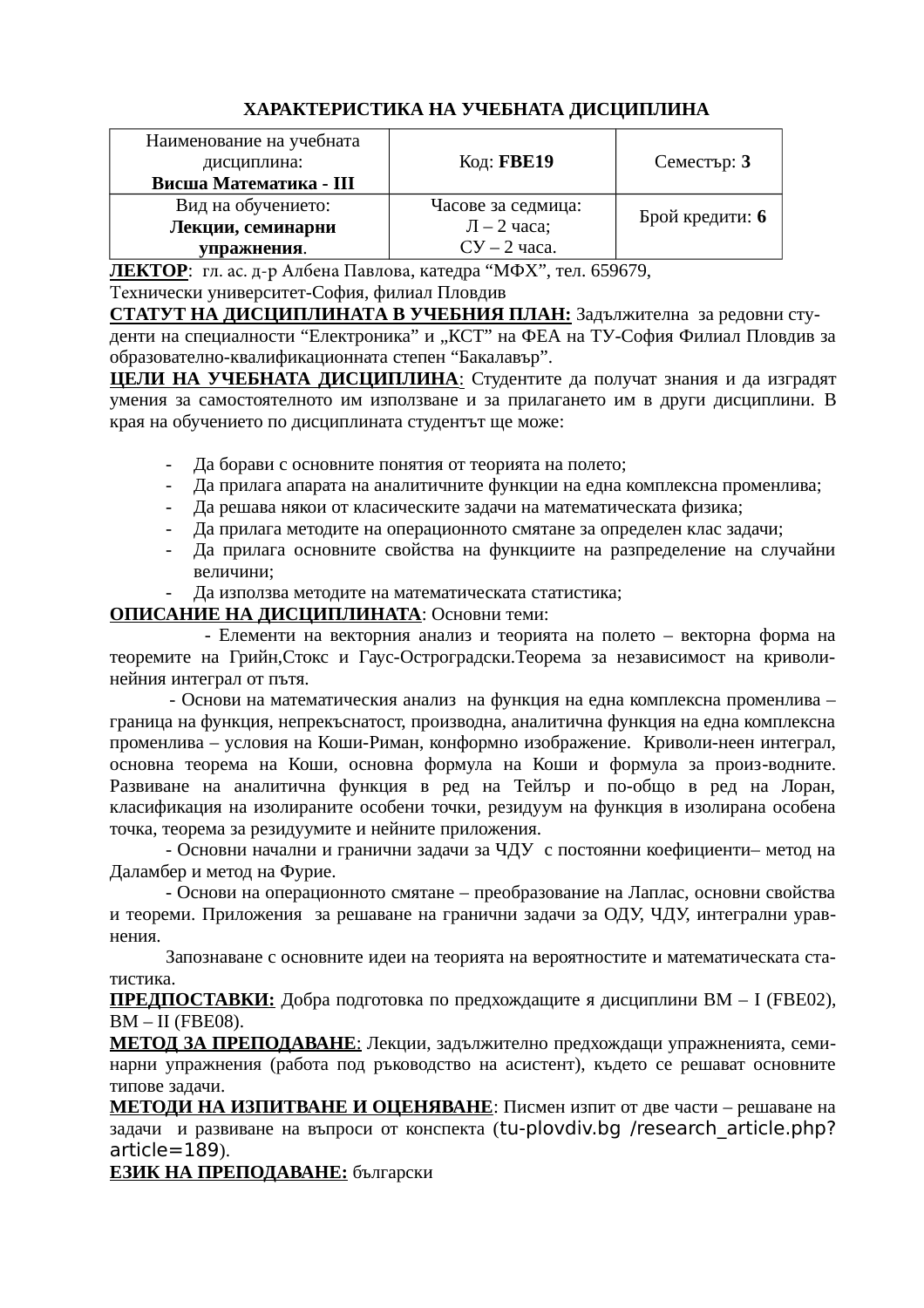# **ПРЕПОРЪЧИТЕЛНА ЛИТЕРАТУРА:**

- 1. Колектив на ИПМИ, Висша математика, части III и IV, Техника, 1986.
- 2. Колектив на ИПМИ, Избрани глави от математиката, Модули от I до V, Печатна база ТУ –София, 1993.
- 3. Колектив на ИПМИ, Сборник от задачи по висша математика,IV част, 1979.
- 4. www.tu-plovdiv.bg/research article. php?article=189

## **ДОПЪЛНИТЕЛНА ЛИТЕРАТУРА:**

- 1. Карапенев Хр., Теория на вероятностите и математическа статистика, ТУ –София. 1997.
- 2. Маринов М.С. Аналитични функции. Редове на Фурие. Интегрални трансформации, ТУ София 1996.
- 3. Проданова К. Въведение в статистическите методи, Сиела, 1998.
- 4. Мишев Д. П.,Л.И. Каранджулов, Частни диференциални уравнения. Интегрални уравнения, ТУ-София, 1997.
- 5. Каранджулов Л. И., М. Маринов, М.Славкова, Кратък справочник по висша математика, 2007.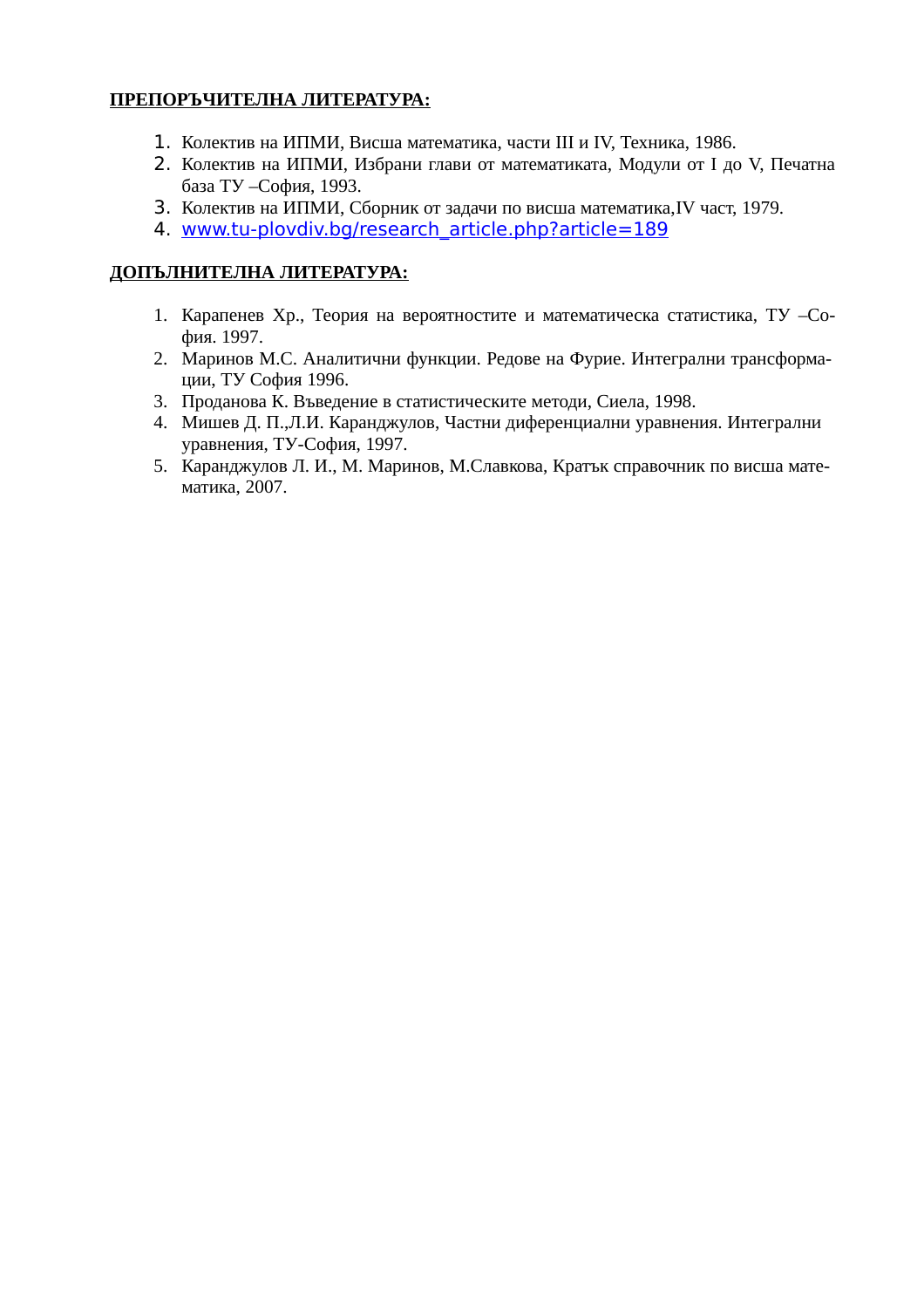| Name of the course             | Code: FBE20                | Semester: 3          |
|--------------------------------|----------------------------|----------------------|
| <b>Theoretical Electrical</b>  |                            |                      |
| <b>Engineering</b>             |                            |                      |
| Type of teaching:              | Lessons per week:          | Number of credits: 7 |
| Lectures, Seminars, laboratory | $L-3$ hours; $LW-1$ hours; |                      |
| work                           | Seminars - 2 hour, Self    |                      |
|                                | $Study - 5 hours$          |                      |

**LECTURER**: Assoc. Prof. Dr. Nikola Georgiev, TU-Sofia, Plovdiv Branch, Faculty of Electrical Engineering and Automation; Department of Electrical Engineering; Address: 25 "Tsanko Dyustabanov" Str., Phone: (032) 659-581, e-mail: [nikola.georgiev@tu-plovdiv.bg](mailto:nikola.georgiev@tu-plovdiv.bg)

**COURSE STATUS IN THE CURRICULUM**: Compulsory subject in the curriculum for the major of [Computer Systems and Technologiesof](http://www.tu-plovdiv.bg/en/department.php?department=16) the Electrical Engineering and Automation Faculty, full-time and part-time students, Bachelor of science. **AIMS AND OBJECTIVES OF THE COURSE:**

Theoretical Electrical Engineering – is a fundamental subject and introduces the basic laws and phenomena of electromagnetism and the approaches applied to describe the processes in linear and nonlinear electric and magnetic circuits and with the methods of analysis on these processes in constant, stationary and unfixed modes. The basic problems of the electromagnetic field are treated.

## **DESCRIPTION OF THE COURSE:**

The subject aims at introducing students to the electromagnetic theory; the laws applied in analysis on electric and magnetic circuits, and investigation of sinusoid fixed modes, equivalent transformations; methods and theorems of analysis on linear electric circuits; resonance phenomena; linear electric circuits with inductive connections; research on periodic non-sinusoid modes in linear electric circuits; passive and active quadripolars; circuits with distributed parameters. analysis of three-phase electric circuits, the methods to analyze the transient processes in linear electric circuits and the transient processes in circuits of distributed parameters, introduction to the analysis of non-linear electric circuits and some fundamental issues of the theory of electromagnetic field.

## **PREREQUISITES:**

The course of lectures and seminars is based on students' knowledge of Mathematics, Physics and Programming and Computer Utilization.

## **TEACHING METHODS:**

Lectures. Seminars when students solve problems on the laws studied at the lectures. Laboratory work carried out following a lab work guide reports worked out by the students and defended before a lecturer, thesis.

**METHOD OF ASSESSMENT:** Examination .

## **INSTRUCTION LANGUAGE** – Bulgarian

**BIBLIOGRAPHY:** 1.Генов Л., Теоретични основи на електротехниката, София, Техника, 1991. 2. Фархи С., С. Папазов. Теоретична електротехника, ч.1, Техника, С., 1990. 3. Георгиев Н.,Теоретична електротехника, Пловдив, Макрос, 2015. 4. Георгиев Н., В. Кирчев, Ръководство за семинарни упражнения по теоретична електротехника. ТУ София, филиал Пловдив, 2012. 5. Георгиев Н.**,** В. Кирчев, Ръководство за лабораторни упражнения по теоретична електротехника. ТУ София, филиал Пловдив, 2008 г.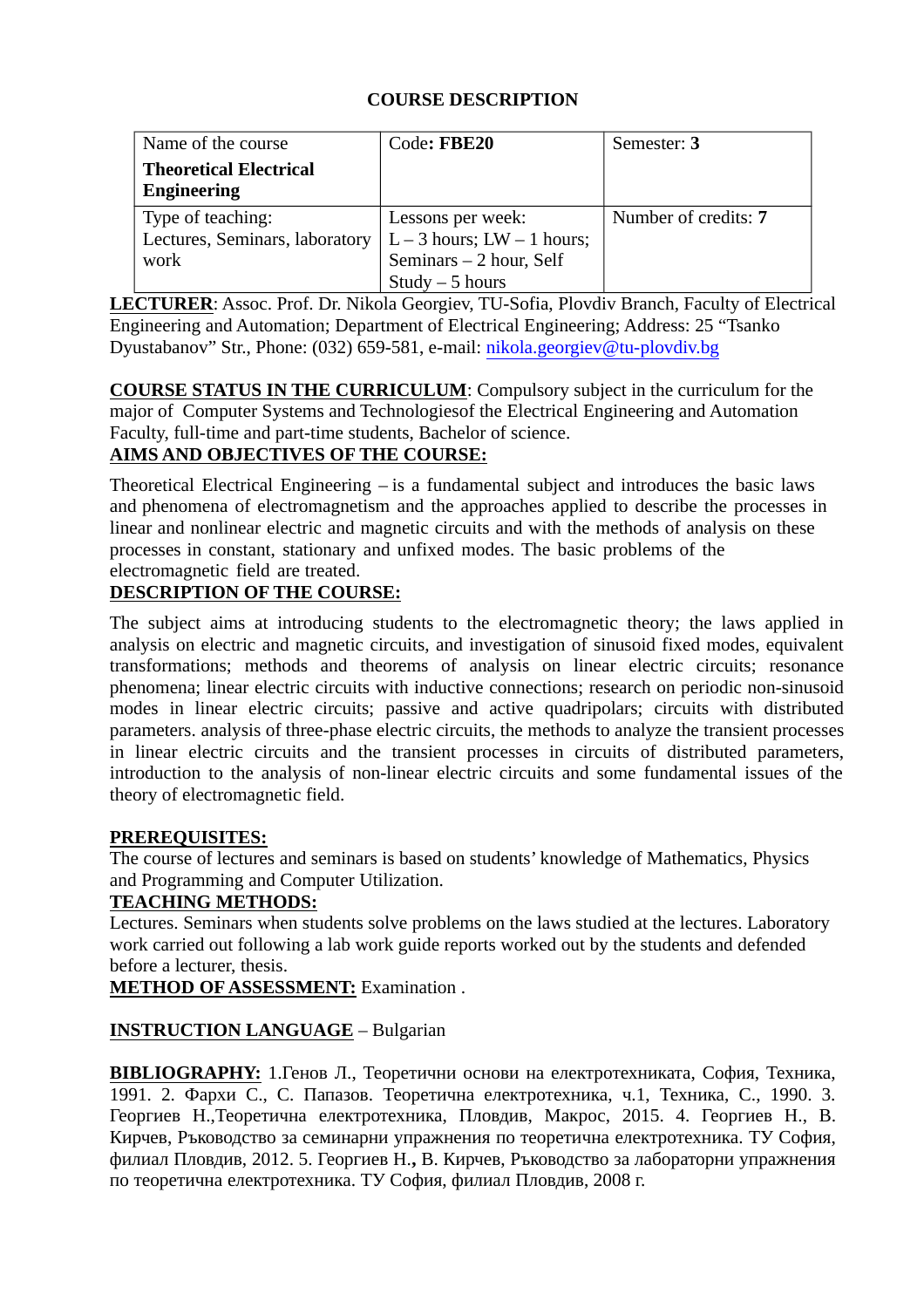| Course title:                  | Code: FBE21     | Semester: 3            |
|--------------------------------|-----------------|------------------------|
| <b>Electrical measurements</b> |                 |                        |
| Type of teaching:              | Hours per week: | number of credits: $5$ |
| Lectures                       | $L - 2$ hours;  |                        |
| laboratory exercises           | $LE - 1$ hours. |                        |

**LECTURER**: Associate Professor **Vania Iordanova Rangelova** Department "Electrical engineering", tel 0895 587 596, email: [vaniarangelova@tu-plovdiv.bg](mailto:vaniarangelova@tu-plovdiv.bg), Technical University of Sofia, Branch Plovdiv

**COURSE STATUS IN THE CURRICULUM:** The course is mandatory for the students of specialty "Computer Systems and Technologies" on FEA TU-Sofia, Plovdiv Branch for the academic degree "Bachelor."

**PURPOSE OF THE COURSE:** Electrical measurements is a fundamental discipline, it aims is to teach the basic techniques and methods of measurement of electrical, magnetic and nonelectrical quantities as well as issues related to metrology processing of the measurement results in the presence of systematic and random errors . Acquired knowledge and skills will be required of students in mastering the specific disciplines, in conducting laboratory classes in all disciplines, and when it is necessary to measure and evaluate a physical quantity in any area of practice.

**COURSE DESCRIPTION**: Students will learn how to measure current, voltage and power in single-phase and three-phase circuits , devices which are necessary to measure the true rms value of sinusoidal and non-sinusoidal currents and voltages , and how to measure parameters of electric circuits ; classify all kinds of errors that affect the result of the measurement , to use a current and voltage measuring transformer, using bridge methods for measuring circuit parameters and frequency , some electronic instrumentation , digital voltmeters , how to measure magnetic field prameters and the characteristics of ferromagnetic materials , how to use various types of oscilloscopes.

**BACKGROUND:** Previous knowledge in Physics, Mathematics, Theoretical Electrical Engineering, Materials Science, Semiconductor components.

**TEACHING METHODS:** Lectures, laboratory reports with a written report and individual protection.

**METHODS OF ASSESSMENT:** Written exam (open test) at the end of semester (74%), problems (16%), laboratories assignments (10%), вonuses for self-prepared answers to additional questions (15%),

# **LANGUAGE:** Bulgarian

## **RECOMMENDED BOOKS**

- 1. Garbeva Vania, Lecture notes in Electrical Measurements, Technical University of Sofia branch Plovdiv , 2011:
- 2. Garbeva Vania, Task roll in Electrical Measurements, Technical University of Sofia branch Plovdiv , 2011
- 3. Matrakov B, Electrical Measurements, Technical University of Sofia, 1999

## **ADDITIONAL Books**

4. Bolton W. Electrical and Electronic measurements and testing ,Longman UK, 1992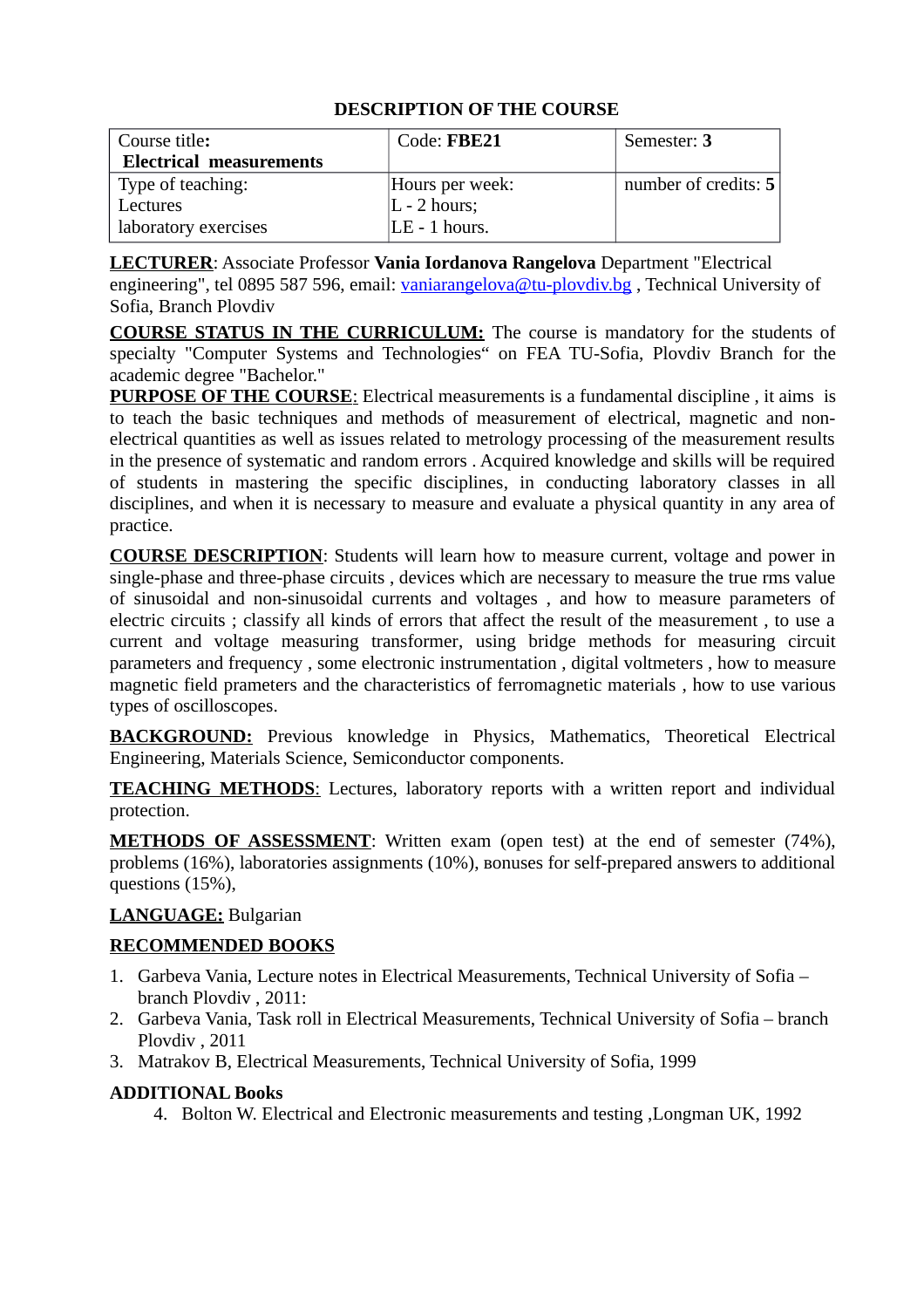| Name of the course                  | Code: FBE22          | Semester: 3          |
|-------------------------------------|----------------------|----------------------|
| <b>Semiconductors Devices</b>       |                      |                      |
|                                     |                      |                      |
|                                     |                      |                      |
| Type of teaching:                   | Lessons per week:    | Number of credits: 6 |
| <b>Lectures and laboratory work</b> | $ L-3$ hours; $LW-2$ |                      |
|                                     | hour                 |                      |

## **LECTURER**:

Assoc. Professor, Ph. D. eng. Anton Lechkov, tel.659766; E-mail: lechkov.a@gmail.com Technical University of Sofia - Branch Plovdiv, Department of Electronics

#### **COURSE STATUS IN THE CURRICULUM:**

Compulsory for the students from specialty KST, BEng programme of the Faculty of Electronics and Automation

## **AIMS AND OBJECTIVES OF THE COURSE:**

At the end of the course the students are expected to have knowledge on basic semiconductors elements, to know their characteristics, mode of operation and influence of temperature on their parameters; to be able to choose appropriate device for given application and to calculate important parameters; to use them in solving of engineering problems.

#### **DESCRIPTION OF THE COURSE:**

The main topics concern: Introduction to Semiconductors, Standard and Special Purpose Diodes, Bipolar Junction Transistors, Thyristors, Junction Field Effect Transistors, MOS Transistors, IGBT, Optoelectronic Elements, Introduction to Integrated Circuit.

#### **PREREQUISITES:**

Courses of Physics 1, 2 part and Theoretical electrical engineering.

#### **TEACHING METHODS:**

Lectures, laboratory exercises with written statements and tests.

#### **METHOD OF ASSESSMENT:**

Examination (62 %), laboratory exercises (18%), 2 tests (20 %).

## **INSTRUCTION LANGUAGE** – Bulgarian

 **BIBLIOGRAPHY:** 1. Христов, М.. Полупроводникови елементи, Нови знания, 2007; 2. Дандаров, А. Оптоелектрони пробори и интегрални схеми, ТУ-София, 1991;

3. Вълков, С., Ямаков И., Дойчинова. Електронни и полупроводникови елементи и интегрални схеми, Техника, 2000; 4. Ямаков И., Дойчинова Р, Христов М. Електронни и полупроводникови прибори и интегрални схеми, С, Техника, 1987; 5. Thomas L. Floyd, Electronic devices, 1988.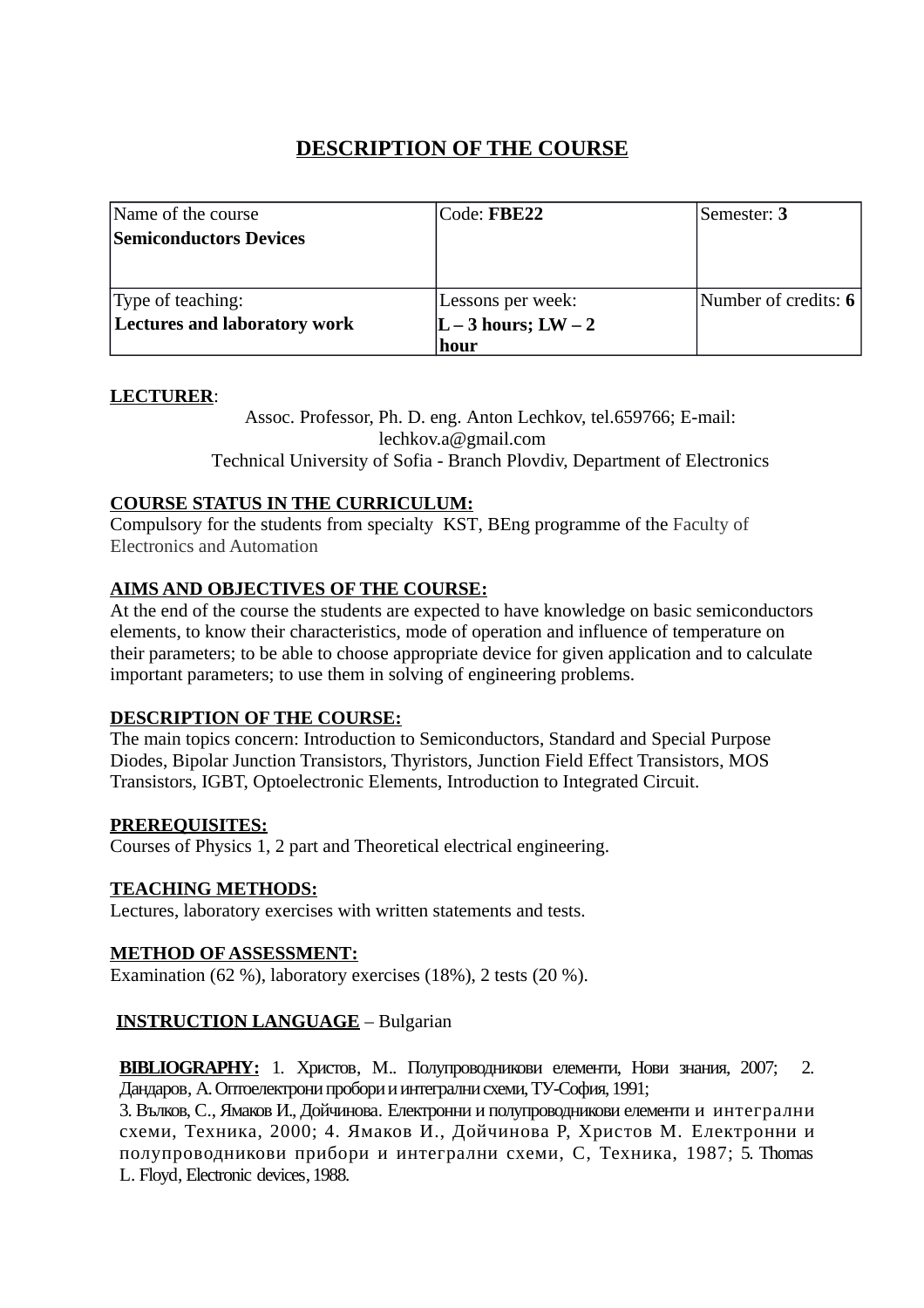| Name of the course                        | Code: FBE23               | Semester: 3          |
|-------------------------------------------|---------------------------|----------------------|
| Programming and using of<br>computers III |                           |                      |
| Type of teaching:                         | Lessons per week:         | Number of credits: 6 |
| <b>Lectures</b>                           | Lectures $-2$ hours       |                      |
| Laboratory work                           | Laboratory work $-2$ hour |                      |

#### **LECTURER:**

Assoc. Prof. Ph.D. Velko Ivanov Iltchev, Department of Computer Systems and Technologies, Technical University of Sofia, branch Plovdiv, e-mail: iltchev@tu-plovdiv.bg, GSM: 0895-587475

**COURSE STATUS IN THE CURRICULUM:** Obligatory for the students specialty "Computer Systems and Technologies" B.Sc. programme of the Faculty of Electronics and Automatics, Technical University of Sofia, branch Plovdiv.

**AIMS AND OBJECTIVES OF THE COURSE:** is for students to learn and be able to apply the approaches, methods and technical means, and the fundamental principles of the object-oriented approach of programming.

**DESCRIPTION OF THE COURSE:** Main topics: The Java platform. The Java virtual machine. Structure of a Java program. Expressions and operations. Variables in Java: declarations and initializations. Control flow statements: branches - types, characteristics and implementarions; loops types, characteristics and implementations. Objects in Java: a class declaration, class members, methods, constructors; predefined methods; access modifiers; static variables and methods; objects instances of a class; creation, initialization, assignment and destruction of objects; access to fields and methods; type conversion for classes. Arrays: declaration, definition, initialization; sorting and searching. Strings: declaration, conversion, comparison; the String class; creation and initialization of a string; string operations. Inheritance: derived classes; access to the components of base and derived classes; predefined variables; overridden functions; constructors calling; constructors with parameters; abstract methods and classes; interfaces. Exceptions: type, catching, processing. Graphical user interface in Java: Swing components; events and components; listeners; applications and applets. Packages and compiled units: Java API; members of packages, declaration, importing packages; storing packages. 1/0 streams: basic features of the java.io package. Classes and interfaces in Java to work with collections.

#### **PREREQUISITES:** PIC I and PIC II.

**TEACHING METHODS:** Lectures - using multimedia presentations. Laboratory work, where the students develop Java applications.

**METHOD OF ASSESSMENT:** Two control tests: one in middle and one at the end of semester. The first control test has a ratio of 0,4 in the final assessment and the second one - a ratio of 0,6. If a student fails on the control tests, he/she must take a written exam, which will be held during the supplementary session.

#### **INSTRUCTION LANGUAGE:** bulgarian

**BIBLIOGRAPHY:** 1. Thinking in Java, 4th, Bruce Eckel, Prentice Hall, 2006. **2.** Java 2 - Ръководство на програмиста, Хърбърт Шилдт, София-прес, 2007. 3. The Java™ Tutorials http://java.sun.com/ docs/books/tutorial/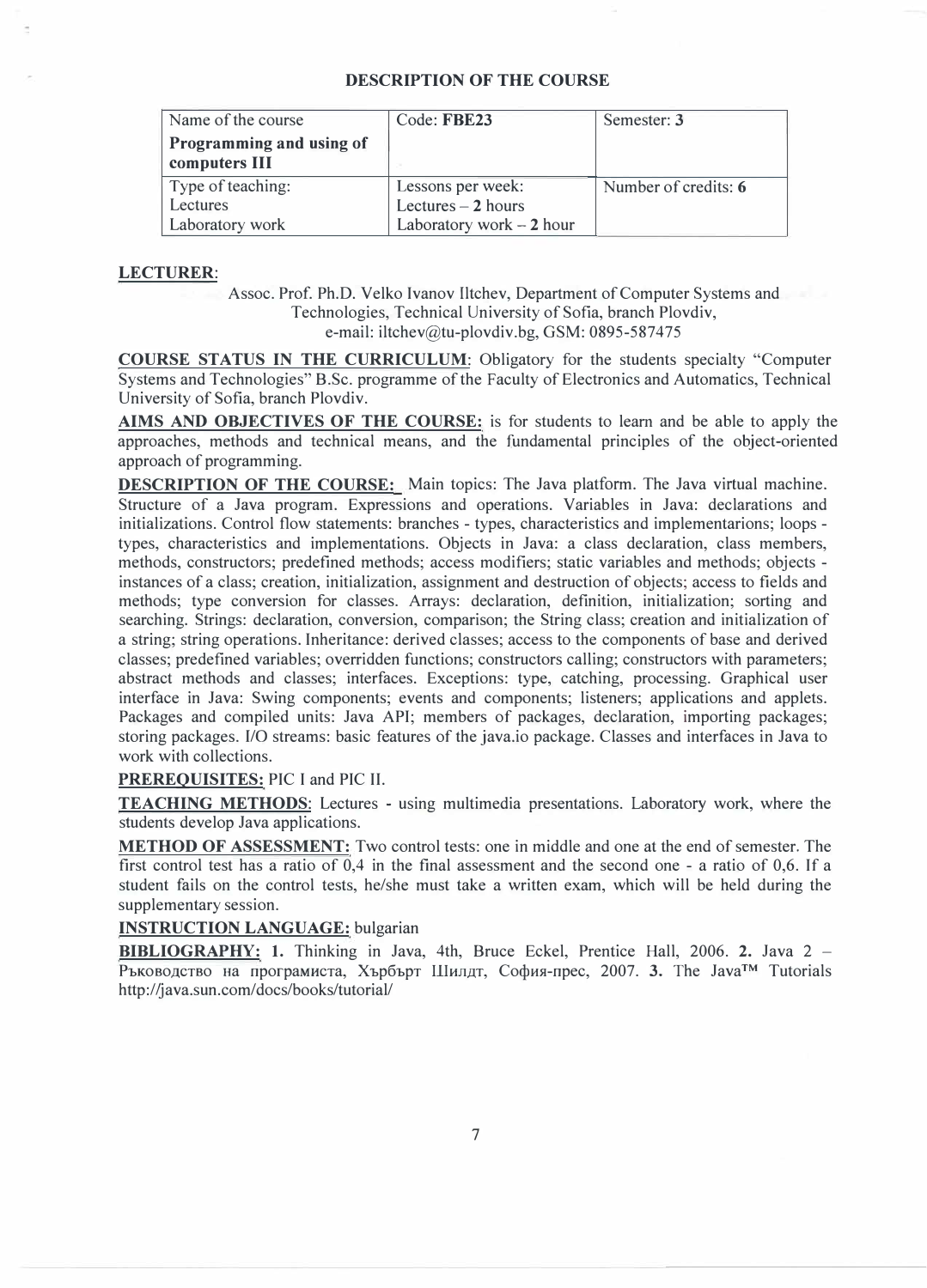| course title                                                                      | Code: FBE24             | Semester: 3                                                  |
|-----------------------------------------------------------------------------------|-------------------------|--------------------------------------------------------------|
| <b>FOREIGN LANGUAGE</b>                                                           |                         |                                                              |
| Type of teaching:                                                                 | Contact hours per week: | Number of credits 0                                          |
| SEMINARS, SELF-STUDY                                                              | Seminars - 2hours, Self |                                                              |
|                                                                                   | $Study - 4 hours$       |                                                              |
| <b>LECTURERS:</b>                                                                 | <b>Telephone:</b>       | E-mail:                                                      |
| Sen. Lect Penka Taneva – Kafelova (FME, English)                                  | 659 722                 | p.taneva@tu-plovdiv.bg;                                      |
| Sen. Lect Nadya Popova (FME, English)<br>$C = I + IZ$ $I + M = I$ $I + M = I + I$ | 659 707                 | BonaFide@plovdiv.techno-link.com<br>$n.popova@tu-plovdiv.bg$ |

**COURSE STATUS IN THE SYLLABUS:** Compulsory for the students majoring in "Computer systems and technologies" and "Electronica", at the Faculty of Electronics and Automation, Sofia Technical University, Plovdiv Branch, Bachelor's Degree.

[konstantinanik@yahoo.co](mailto:konstantinanik@yahoo.com)[m](mailto:n.popova@tu-plovdiv.bg)

**COURSE OBJECTIVES**: Targeted at further developing of students' knowledge and practical skills in the specific foreign language.

**COURSE DESCRIPTION**: The foreign language teaching is in either of two languages of equal academic status: English or German. It is carried out at the respective levels determined through placement tests, based on the principal foreign language studied at secondary school. No AB groups are formed. Apart from the general foreign language the curricula include English or German for specific purposes in accordance with students' major subjects.

**PREREQUISITES:** The curricula in both languages presume the minimum of language knowledge and skills acquired at secondary school and a completed course in a foreign language in Semester 1.

 **TEACHING METHODS**: Seminars using modern technical equipment: language lab, audio and video, as well as multimedia.

**METHODS OF TESTING AND EVALUATION:** Evaluation is based on continuous assessment, two tests and a course project.

**LANGUAGE OF INSTRUCTION:** English/German

Sen. Lect Konstantina Nyagolova (FME, English) 659 722

#### **LITERATURE RECOMMENDED:**

#### **English:**

- 1. Headway English, OUP
- 2. Oxford English for Electrical and Mechanical Engineering, OUP,1997
- 3. English for Science end Technology 1989
- 4. English for Electronics and Telecommunications, Alma Mater, 2001
- 5. English for Electrical Engineering, Alma Mater, 2001
- 6. Quick Launch into English, PUP, 1997
- 7. Basic Technical English, OUP, 1996
- 8. Collins Cobuild English Course 1988
- 9. Reader for students of Mechanical Engineering and Electronics, Plovdiv,1990

#### **German:**

1. Dinkova,M.:Deutsch. Ein Text- und Übungsbuch für Studierende aller Fachrichtungen an der TU Sofia, Filiale Plovdiv, Издателство на ТУ София, 1992

2. Dinkova,M./Murdsheva,St.:Deutsch für Techniker,Алма Матер Интернационал, Габрово, 2001

3. Becker, Norbert: Fachdeutsch Technik, Metall- und Elektroberufe, Grundbuch, Max Hueber Verlag, 1995

4. Becker, Norbert: Fachdeutsch Technik, Metall- und Elektroberufe, Übungsheft, Max Hueber Verlag, 1996

5. Zettl,E./Janssen,J.: Aus moderner Naturwissenschaft und Technik, Max Hueber Verlag 1987

6. Buhlmann,R. /Fearns,A: Hinführung zur naturwissenschaftlich-technischen Fachsprache, NTF,Teil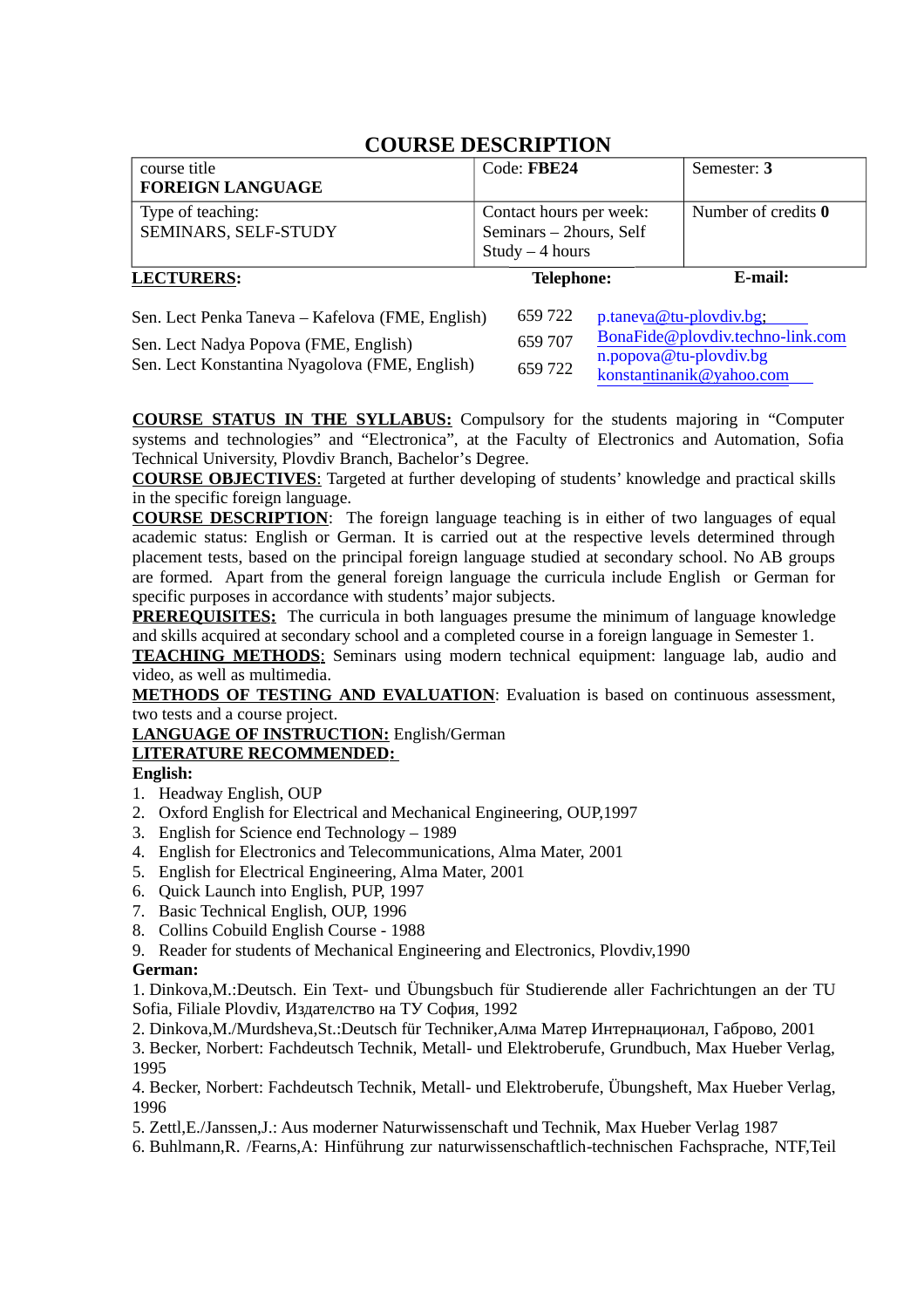4: Elektronik, Informatik, Max Hueber Verlag 1990.

7. Das Einsteigerseminar, PC&EDV, Grundlagen der Datenverarbeitung, BHV Verlag Düsseldorf, 1989

8. Schiller, E.: Computerwissen für alle, Fachbuchverlag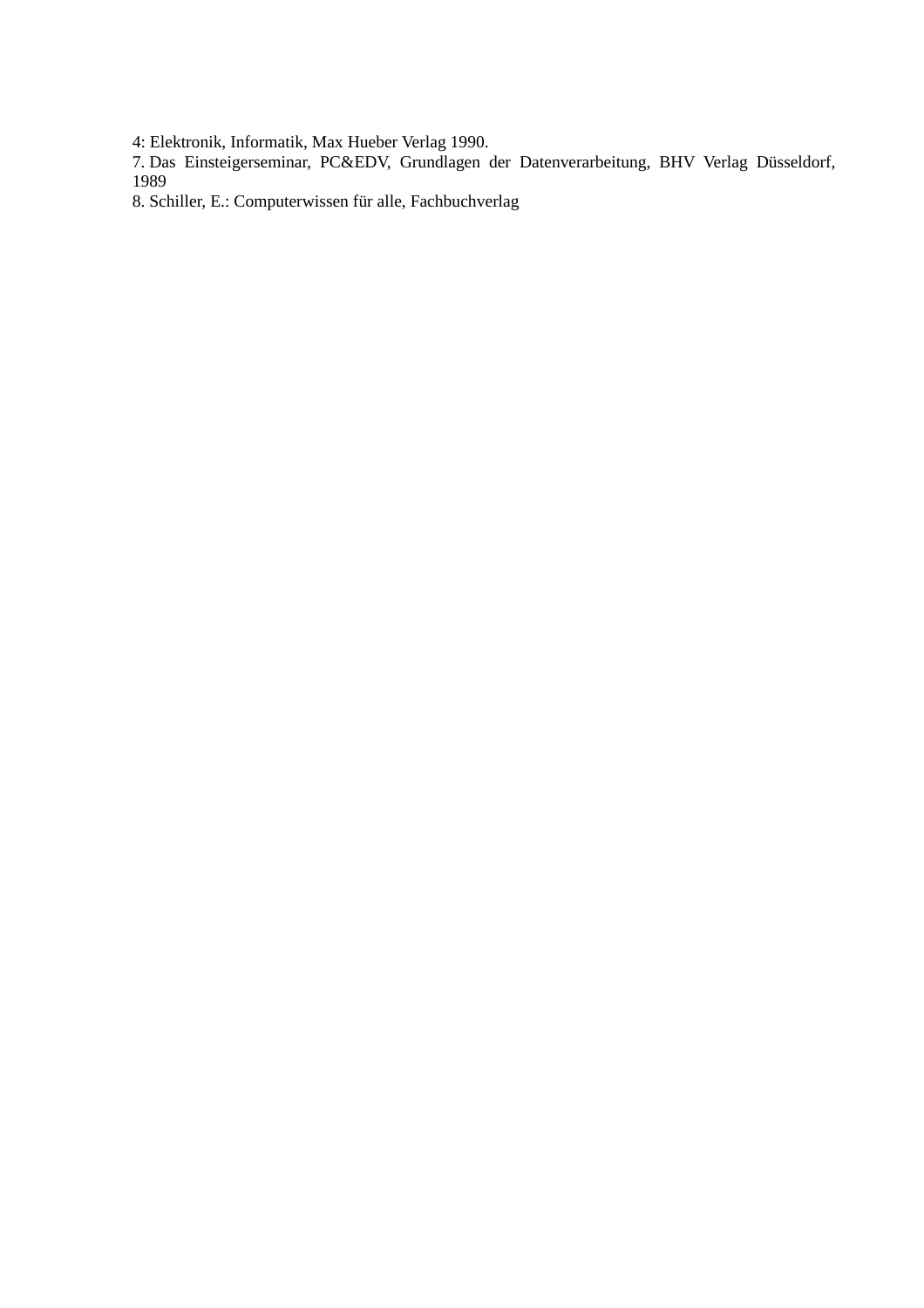| Course title<br><b>Sport</b>          | Code: FBE25                        | Semester: 3          |
|---------------------------------------|------------------------------------|----------------------|
| Type of teaching:<br><b>Exercises</b> | Contact hours per week:<br>3 hours | Number of credits: 0 |

#### **LECTURER**:

DEPARTMENT OF "PHYSICAL TRAINING AND SPORTS" Technical University-Sofia, branch Plovdiv

**COURSE STATUS IN THE CURRICULUM**: Compulsory subject in the curriculum for the major "Computer systems and technologies" and "Electronics", Bachelor's degree.

**DESCRIPTION OF THE COURSE:** athletics, basketball, swimming, tennis, volleyball, tourism, gymnastics.

**METHOD OF ASSESSMENT:** Evaluation is based on continuous assessment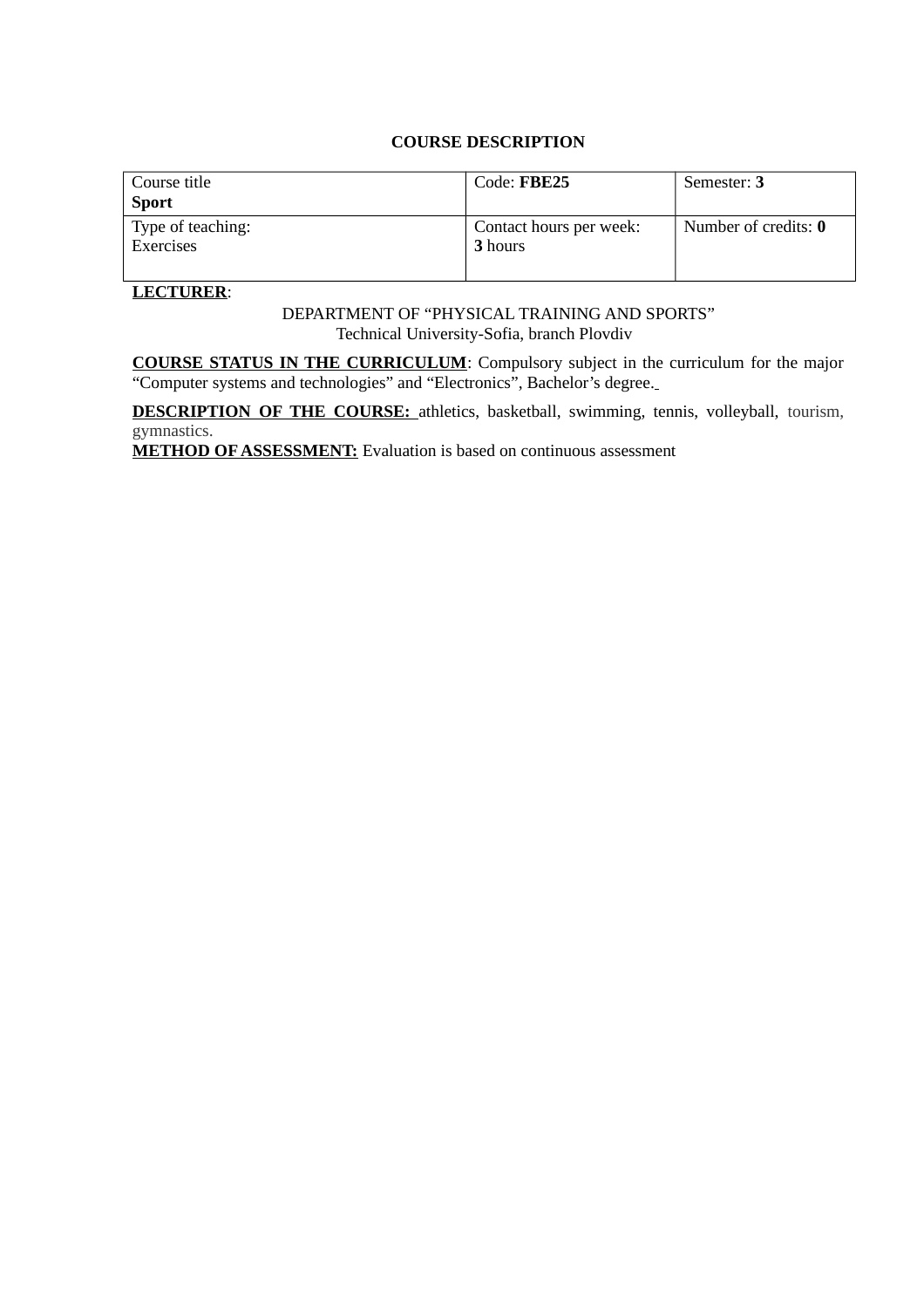| Name of the course<br><b>Technical Safety</b>  | Code: <b>BCS26</b>                                                 | Semester:<br>-4      |
|------------------------------------------------|--------------------------------------------------------------------|----------------------|
| Type of teaching:<br>Lectures, laboratory work | Lessons per week:<br>$L - 2$ hours;<br>LW – 1 hour; Self Study – 4 | Number of credits: 3 |

## **LECTURER**:

Assoc. Prof. PhD Margarita Deneva, TU-Sofia, Branch Plovdiv, Faculty of Electronics and Automation, Department of Electrical Engineering; Address: 25 Tsanko Dyustabanov Str., Phone: (032) 965-215

**COURSE STATUS IN THE CURRICULUM**: Compulsory subject in the curriculum for the major of Electrical Engineering of the Electrical Engineering and Automation Faculty, full-time students, Bachelor of science.

**AIMS AND OBJECTIVES OF THE COURSE:** The course has to provide students with basic knowledge of labor safety and environment protection.

**DESCRIPTION OF THE COURSE:** Students get introduced to the legislation, the status of the manufacture traumatism, labor safety and environment protection It treats the conditions of labor in the field of manufacture with the purpose to reduce any manufacture and ecological risks.

**PREREQUISITES:** The course of lectures and seminars is based on knowledge students have acquired in Physics and Electrical Engineering. **TEACHING METHODS**: Lectures and laboratory work.

**METHOD OF ASSESSMENT:** Written examination.

**INSTRUCTION LANGUAGE:** Bulgarian.

# **BIBLIOGRAPHY:**

- 1. Анев Г., Стоянов Ст., Електрически системи заземление, защити, безопасност, АВС Техника, София, 2004
- 2. Ушев Г., Йорданова М., Техническа безопасност, Бряг Принт ООД, Варна, 2003
- 3. Анев Г., Коларов Д., Електробезопасност при напрежения над 1000V, Лот-Консулт, София, 2007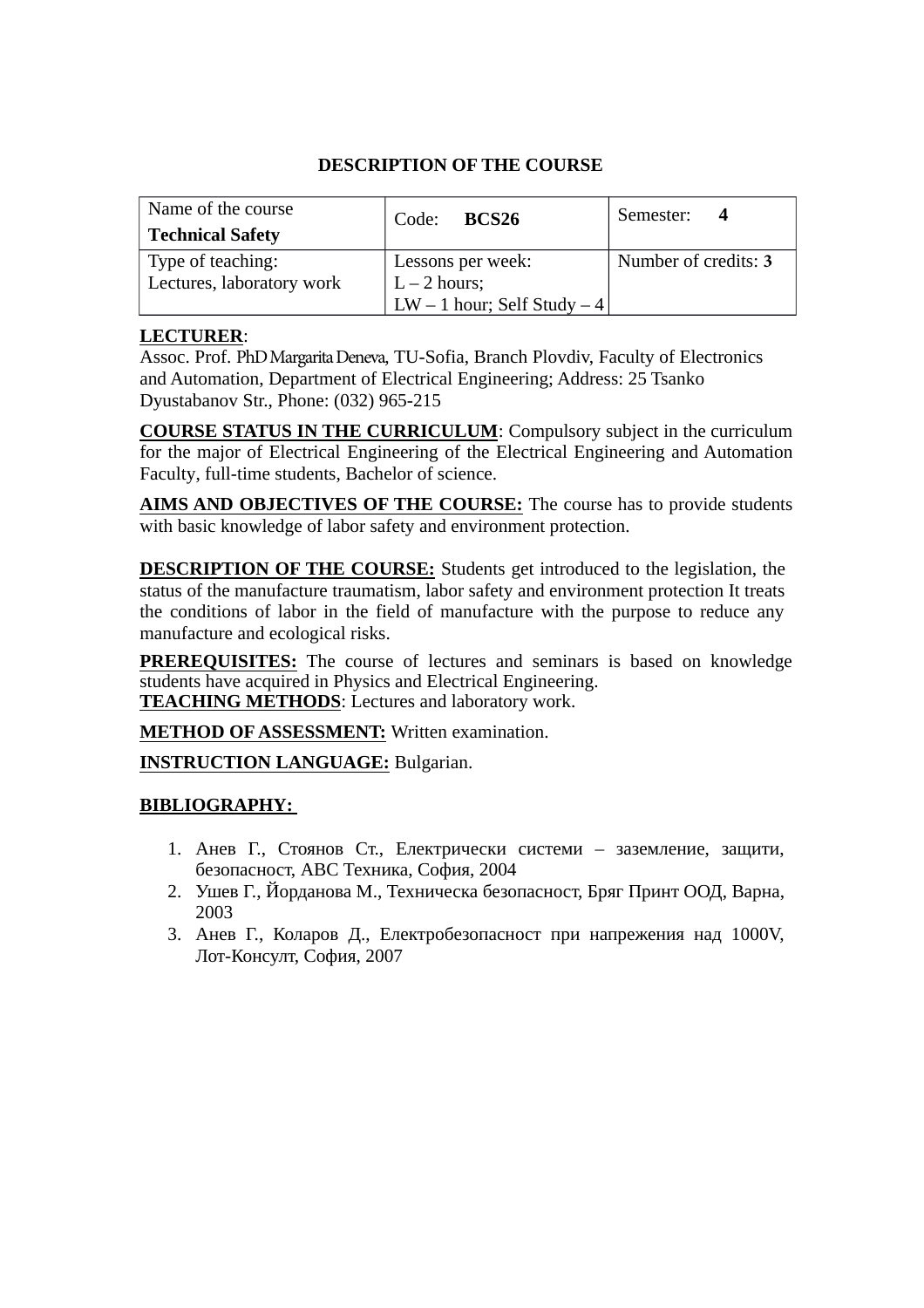| Name of the course<br><b>Operating systems</b> | Code: BCS27       | Semester: 4 |
|------------------------------------------------|-------------------|-------------|
| Type of teaching:                              | Lessons per week: | Credits: 5  |
| Lectures                                       | $L - 2$ hours     |             |
| Laboratory work                                | $LW - 2$ hours    |             |

## **LECTURER:**

Assoc. Prof. PhD Ivaylo Atanassov (FEA) – tel.: 659 729, email: *ivo* atan@tu-plovdiv.bg , Technical University of Sofia, branch Plovdiv

 **COURSE STATUS IN THE CURRICULUM:** Mandatory discipline for "Computer systems and technologies", faculty of "Electronics and automatics", Technical University – Sofia, branch Plovdiv, bachelor degree

 **AIMS AND OBJECTIVES OF THE COURSE**: The "Operating systems" course aims to give students the basics of operating systems – structure and functioning. The main topics of studying are processes and threads, scheduling algorithms, memory management, file systems. At the end of the course the students should be able to create, manage and synchronize threads and processes, be aware of virtual memory management – replacement and allocation algorithms, working with the file systems APIs.

**DESCRIPTION OF THE COURSE:** Main topics: Operating systems – structure and modules. Processes and threads – basic terms. Working with processes and threads. Scheduling. Synchronization and synchronization primitives. Memory management – memory hierarchy. Virtula memory with paging – page table, page fault, page replacement algorithms. Virtual memory with segmentation and segmentation with paging. File systems – structure, main modules. File allocation methods, directory management, file system APIs.

**PREREQUISITES:** Programming of computers – part I, II, III, Discrete structures, Synthesis and analysis of algorithms.

**TEACHING METHODS:** Lectures, exercises on the main topics, solving assignments related to the operating systems.

**METHOD OF ASSESSMENT:** The final mark is composed from the: students participation in the exercises, the examination test

 **INSTRUCTION LANGUAGE:** Bulgarian

# **BIBLIOGRAPHY:**

1. Tanenbaum, A., Modern Operating Systems, 3rd Ed, Prentice Hall, 2007

2. Silberschatz, A., P. Galvin, G. Gagne, Operating Systems Concepts, 9th Ed, John Wiley & Sons, 2012

3. Stallings, W., Operating Systems: Internals and Design Principles, 7th Ed, Prentice Hall, 2011

4. Sedgewick, R., K. Wayne, Algorithms, 4th Ed., 2011

5. Arpaci-Dusseau, R., A. Arpaci-Dusseau, Operating Systems: Three Easy Pieces, University of Wisconsin, 2013

6. Love, R., Linux Kernel Development, 3rd Edition, Addison-Wesley, 2010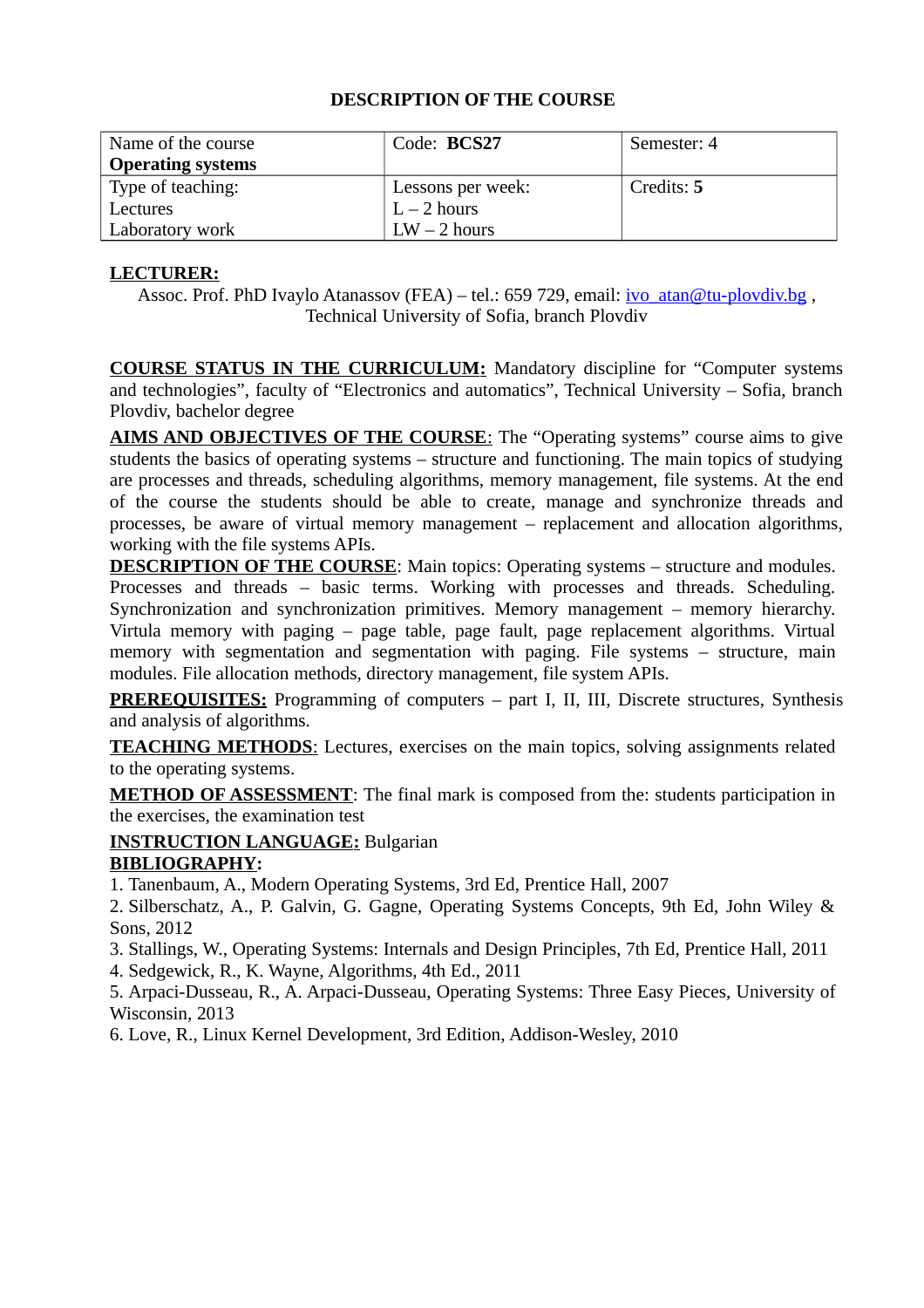| Name of the course<br><b>Discrete Structures</b> | Code: BCS28<br><b>Bachelor Level</b>     | Semester: 4          |
|--------------------------------------------------|------------------------------------------|----------------------|
| Type of teaching:                                | Lessons per week:                        | Number of credits: 5 |
| Lectures, tutorials and<br>'laboratory work      | $L-2$ hours; $T-1$ hour; LW<br>$-1$ hour |                      |

#### **LECTURER**:

Prof. PhD Veselka Boeva (FEA), tel.: 659 723, email: [vboeva@tu-plovdiv.bg,](mailto:vboeva@tu-plovdiv.bg) Technical University of Sofia, branch Plovdiv

**COURSE STATUS IN THE CURRICULUM**: Compulsory for second year students in Computer Systems and Technologies, B.Sc. programme of the Faculty of Electronics and Automatics, Technical University of Sofia, branch Plovdiv.

**AIMS AND OBJECTIVES OF THE COURSE:** The aim of the discipline is familiarizing the students with the basic concepts of discrete mathematics. The topics are related to the acquisition of knowledge and practical skills for application of discrete structures in the construction of algorithms and solving of tasks in the field of computer sciences.

 **DESCRIPTION OF THE COURSE:** Main topics: Sets – main notions and operations. List and n-tuples. Cartesion product. Proof techniques – mathematical induction, proofs by contradiction, direct proofs. Combinatorics – permutations, combinations, variations. Relations and functions. Propositional and predicate logic. Graphs – main notions, representations, searching strategies. Trees – main notions. Minimal spanning tree. Boolean algebras and combinatorial circuits. Boolean functions. Automata, grammars and languages.

 **PREREQUISITES:** Mathematics I, II and III, Programming and Computer Applications I, II and III.

**TEACHING METHODS**: Lectures, information visualization by a laptop and a multimedia projector, demo-programs and problem solving of particular tasks.

**METHOD OF ASSESSMENT:** Written test, including theory questions and solving of particular problems.

#### **INSTRUCTION LANGUAGE:** Bulgarian.

 **BIBLIOGRAPHY:** 1. V. Koltun, *Discrete Structures*, Computer Science Department, Stanford University,Winter 2008; 2. H. Fell and J.A. Aslam, *Discrete Structures*, College of Computer and Information Science, Northeastern University, Boston, Massachusetts, 2009; 3. Кр. Манев, *Увод в дискретната математика*, Четвърто издание, КЛМН, София, 2006; 4. R. Johnsonbaugh, *Discrete Mathematics*, Prentice Hall Int., Saddle River, New Jersey, Fourth Edition, 1997; 5. Й. Денев, Р. Павлов, Я. Деметрович, *Дискретна математика*, Наука и изкуство, София, 1984; 6. Б. Болобаш, *Теория на графите*, Наука и изкуство, София, 1989; 7. Center for Discrete Mathematics & Theorethical Computer Science: <http://dimacs.rutgers.edu/>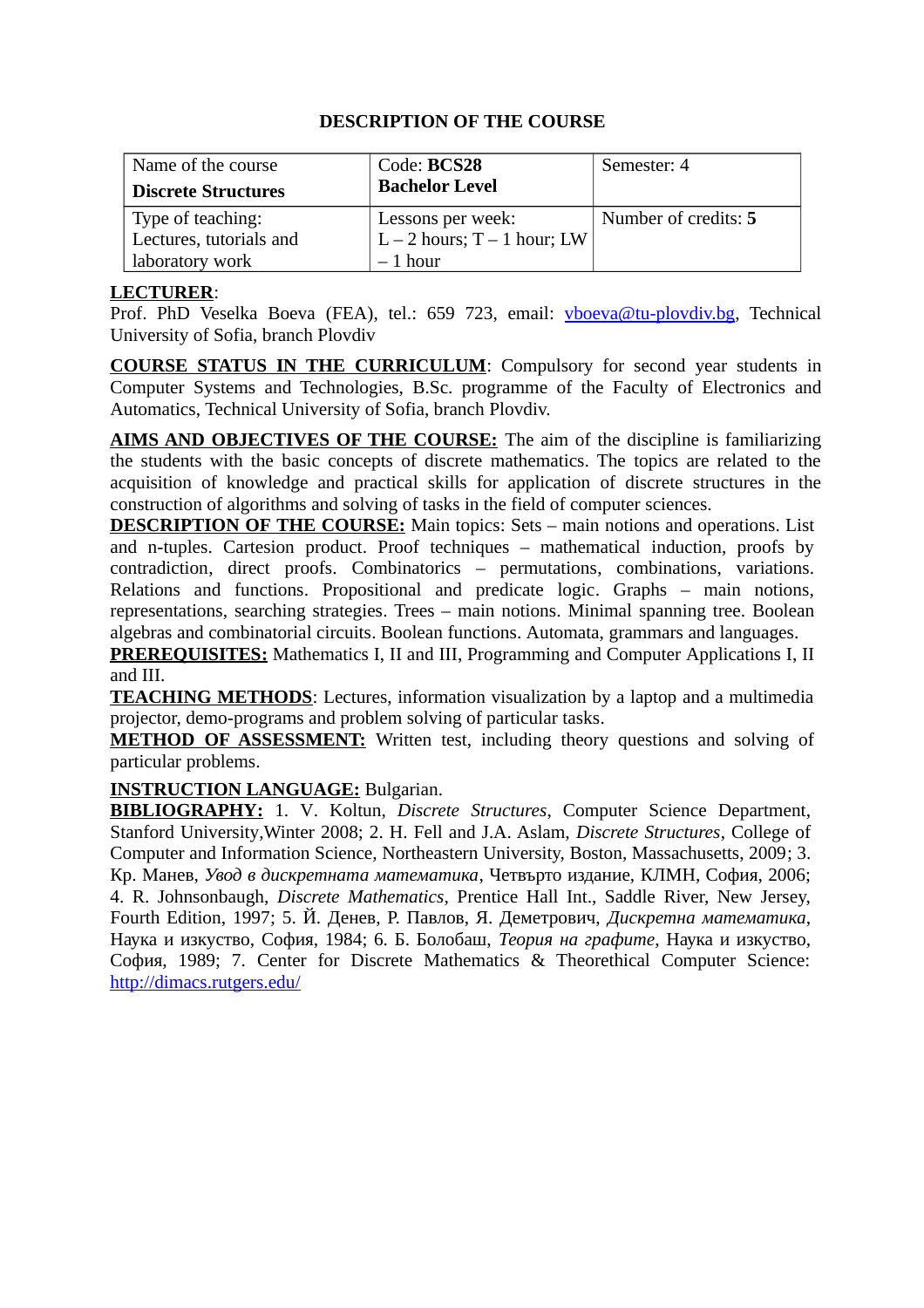| Name of the course                                    | Code: BCS29                   | Semester: 4          |
|-------------------------------------------------------|-------------------------------|----------------------|
| <b>Synthesis and Analysis of</b><br><b>Algorithms</b> | <b>Bachelor Level</b>         |                      |
| Type of teaching:                                     | Lessons per week:             | Number of credits: 6 |
| Lectures and laboratory work                          | $L - 2$ hours; $LW - 2$ hours |                      |

#### **LECTURER**:

Prof. PhD Veselka Boeva (FEA), tel.: 659 723, email: [vboeva@tu-plovdiv.bg,](mailto:vboeva@tu-plovdiv.bg) Technical University of Sofia, branch Plovdiv

**COURSE STATUS IN THE CURRICULUM**: Compulsory for second year students in Computer Systems and Technologies, B.Sc. programme of the Faculty of Electronics and Automatics, Technical University of Sofia, branch Plovdiv.

**AIMS AND OBJECTIVES OF THE COURSE:** To provide knowledge about algorithm design and analysis, to develop skills in programming and application of the basic algorithms.

**DESCRIPTION OF THE COURSE:** Main topics: Algorithm: main notions. Classification of algorithms. Elementary data structures: array, linked list, stack and queue algorithms. Analysis of algorithms. Methods for algorithm design: recursion, divide-and-conquer, dynamic programming. Elementary and advanced sorting methods. Searching algorithms. Tree and graph algorithms. Theory of algorithms. Heuristic, parallel and stochastic algorithms. Arithmetic algorithms. Algorithm verification.

**PREREQUISITES:** Mathematics I, II and III, Discrete Structures, Programming and Computer Applications I, II and III.

**TEACHING METHODS**: Lectures, information visualization by a laptop and a multimedia projector, demo-programs and problem solving of particular tasks, course project.

**METHOD OF ASSESSMENT:** Written test, including theory questions and solving of a particular problem. The overall grade is an aggregation of the test grade (80%) and the course project defence grade (20%).

## **INSTRUCTION LANGUAGE:** Bulgarian.

**BIBLIOGRAPHY:** 1. Robert Sedgewick, Kevin Wayne, *Algorithms*, 4<sup>th</sup> ed., Pearson Education, Inc. 2011; 2. В. Боева и Д. Петрова. *Ръководство за лабораторни упражнения: Алгоритми и структури от данни*, Издателство на Технически университет-София, 2012; 3. Робърт Седжуик, *Алгоритми на C*, Софтпрес, 2003; 4. Преслав Наков, Панайот Добриков, *Програмиране=++Алгоритми*, СофтПрес, 2005; 5. Стойчо Стойчев, *Синтез и анализ на алгоритми*, Издателство "БПС", 2003; 6. T. Cormen, *Introduction to Algorithms*, Second Edition, MIT Press, 2009; 7. T. Cormen, C. Leiserson, R. Rivest, C. Stein, *Introduction to Algorithms*, Second Edition, The MIT Press, Cambridge, Massachusetts London, England, 2001; 8. Robert Sedgewick, *Algorithms in C*, Princeton University, Addison-Wesley Publishing Company, Inc., USA, 1990.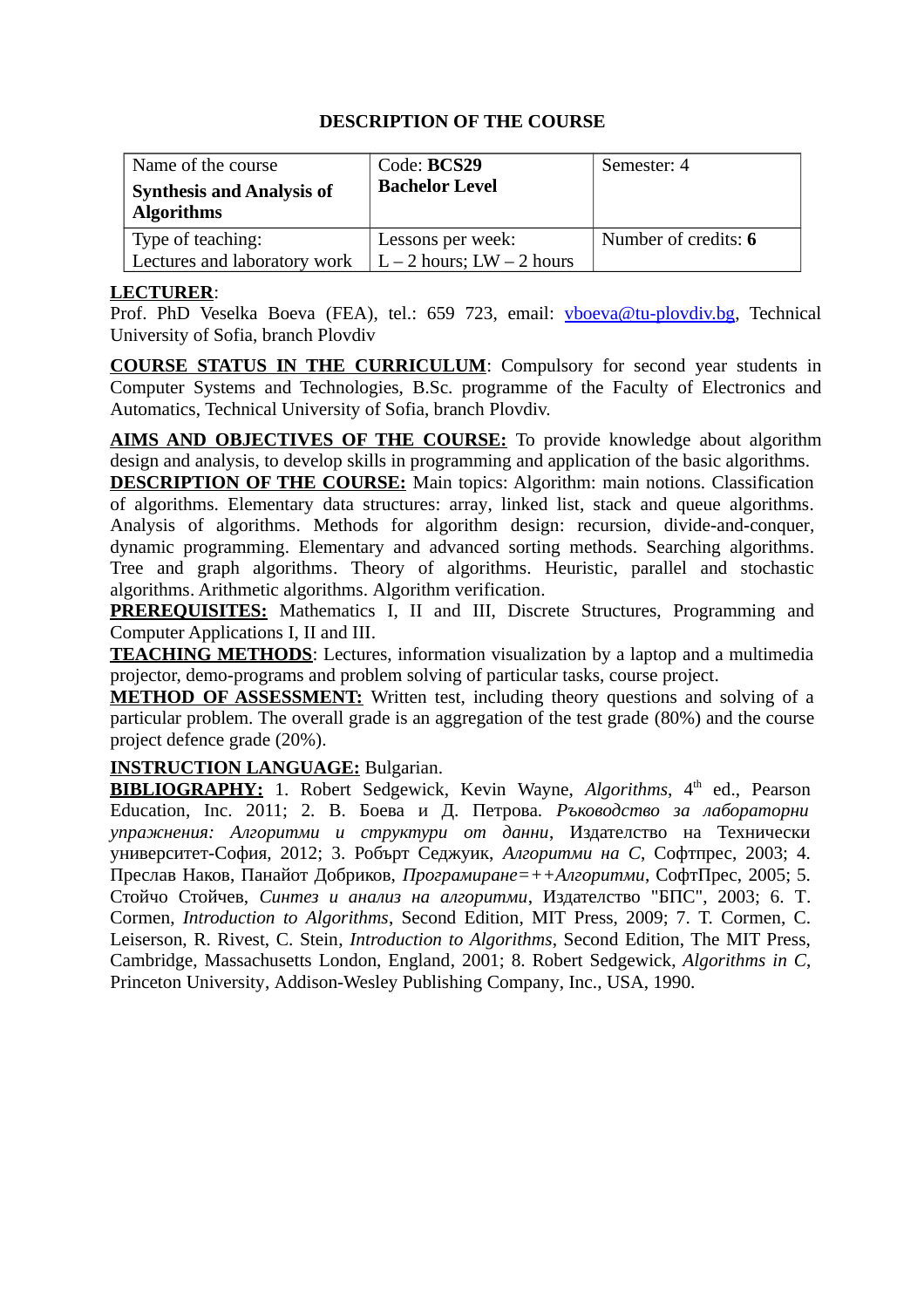| Name of the course:<br><b>Signals and Systems</b> | Code: BCS30                                   | Semester: 4 |
|---------------------------------------------------|-----------------------------------------------|-------------|
| Type of teaching:<br>Lectures and laboratory work | Lessons per week:<br>$L - 2 h$ ; LW $- 1 h$ . | Credits: 5  |

**LECTURER**: Assist. Prof. Iliya E. Petrov, Ph.D., Department of Electronics,

e-mail: **jedu@aby.bg**, Technical University - Sofia, branch Plovdiv

 **COURSE STATUS IN THE CURRICULUM:** The course is compulsory for bachelor degree students of Computer Systems and Technology in Faculty of Electronics and Automatics in Technical University - Sofia, branch Plovdiv.

 **AIMS AND OBJECTIVES OF THE COURSE**: At the end of the course the students are expected to know and to be able to apply the methods for analysis, synthesis and signal processing and investigation of systems in time, frequency and Laplace domain; to know principles of basic types of modulations and its application in telecommunications.

**DESCRIPTION OF THE COURSE:** The main topics concern: Spaces of the signals; Bases; Fundamental input signals; Description of the signals in time domain; Forms of Fourier Series, Properties of Fourier transformation; LTI continuous and discrete systems – description, properties and characteristics; Laplace and z-transformation; System functions; Pole-zero diagram; Analogue and digital methods for radio signal forming; Spectra of AM, FM and PAM signals; Application of modulations.

 **PREREQUISITIES:** Good knowledge of Mathematics, Physics and Electrical Engineering.

 **TEACHING METHODS**: Lectures with multimedia projector for some formulas, tables of transforms, properties and theorems. Solving practical problems on lectures and labs. On labs is used MATLAB.

 **METHOD OF ASSESSMENT**: Exam– 50%; labs – 20%; control work– 30%.

## **INSTRUCTION LANGUAGE:** Bulgarian.

#### **BIBLIOGRAPHY:**

- 1. Nenov G., Signals and Systems, Novi znania, Sofia, 2008.
- 2. Ferdinandov E., Signals and Systems (part 1 and 2), Siela, Sofia, 1998.
- 3. Openheim A., A. Willsky, I. Young, Signals and Systems, Tehnika, Sofia, 1993.
- 4. Stefanova K., B. Koen, I. Petrov, Signals and Systems Labs Guide, TU-Sofia, 2009.
- 5. Siebert W., Circuits, Signals, and Systems, Mir, Moscow, 1988.
- 6. Baskakov S., Radiotechnical circuits and signals, Visshaja shkola, Moscow, 2000.
- 7. Karris St., Signals and Systems with MATLAB Computing and Simulink Modelling, Orchard Publ., 2007.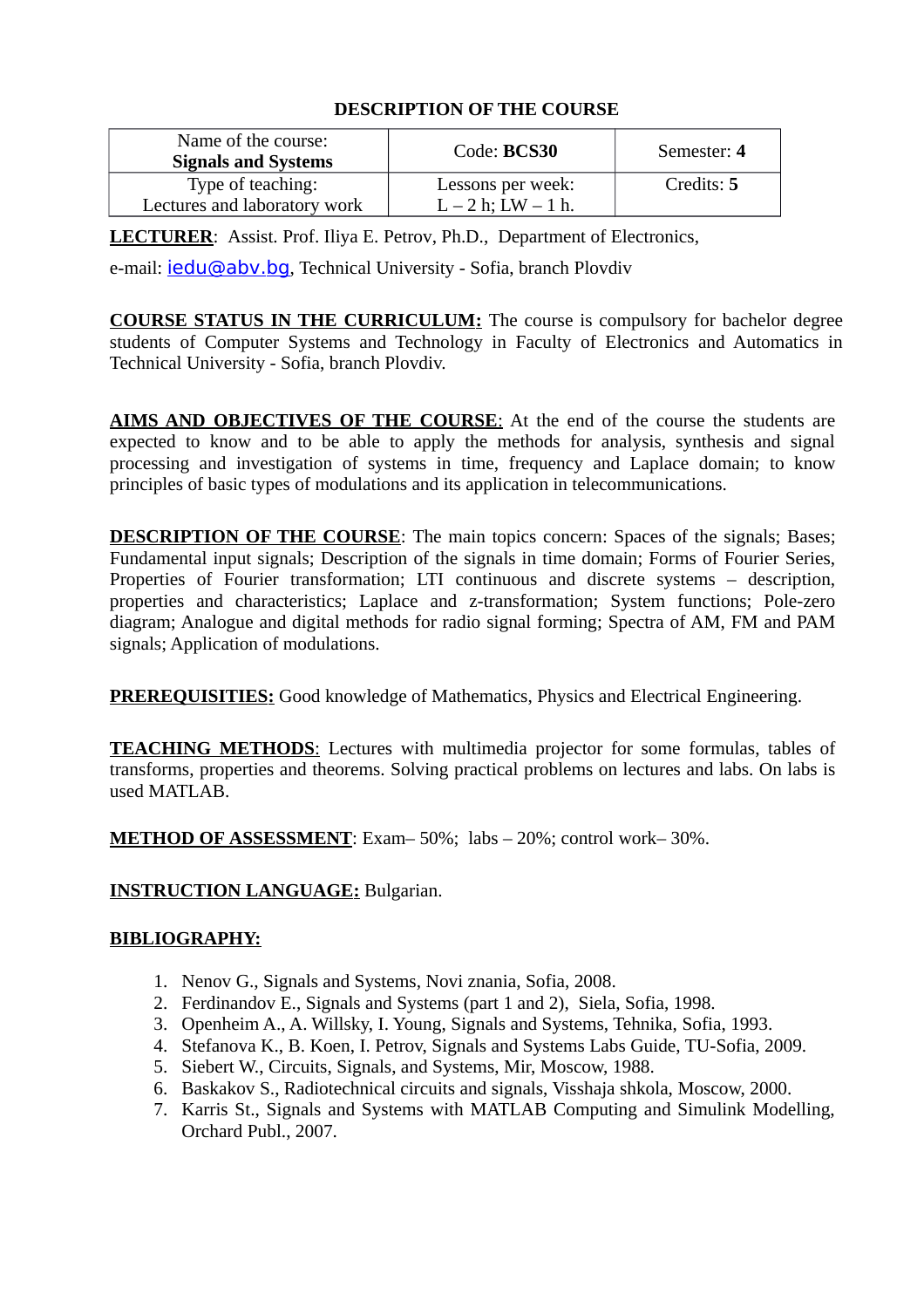

| Name of the course<br><b>Analysis and Design</b> | Code: BCS31                                   | Semester: 4          |
|--------------------------------------------------|-----------------------------------------------|----------------------|
| of Logic Circuits                                |                                               |                      |
| Type of teaching:<br>Lectures, laboratory work   | Lessons per week:<br>$L-2$ hours; $LW-2$ hour | Number of credits: 6 |

# **LECTURER**:

Assistant Prof. Ph.D. Valentin Mollov (FEA), Dept. CST – tel.: 659 728, Technical University of Sofia, branch Plovdiv, e-mail: [vmollov@tu-plovdiv.bg](mailto:vmollov@tu-plovdiv.bg)

**COURSE STATUS IN THE CURRICULUM**: Compulsory course for the students in BSc program in Computer systems and technologies.

**AIMS AND OBJECTIVES OF THE COURSE:** The aim of the course is to establish sound knowledge in computer hardware fundamentals.

# **DESCRIPTION OF THE COURSE:**

The course comprises theoretical fundamentals of computer hardware namely Boolean algebra and Automata theory, as well as all practical aspects of digital circuits design and analysis. A number of lectures and laboratory exercises are devoted to design moderately complex circuits built from gates and basic logic elements (decoders, coders, multiplexers, etc.). The second part of the course deals with sequential circuits design and studying flip-flops, registers and counters. Contemporary methods and tools for logic simulation and verification are considered at the end of the course.

**PREREQUISITES:** Good knowledge in Mathematics.

**TEACHING METHODS**: Lectures and laboratory workshops.

**METHOD OF ASSESSMENT:** Knowledge assessment includes the following components - two tests during the semester (40%) and written exam (60%).

# **INSTRUCTION LANGUAGE:** Bulgarian

# **BIBLIOGRAPHY:**

- 1. Моллов В., Анализ и синтез на логически схеми, ТУ София, 2016 г. (Mollov V., Analysis and Design of Logic Circuits, TU – Sofia, 2016).
- 2. Иванов С., Петкова Ю., Анализ и синтез на логически схеми, ТУ Варна, 2009 г. (Ivanov S., Petkova J., Analysis and Design of Logic Circuits, TU – Varna, 2009).
- 3. Михов Г., Цифрова схемотехника, ТУ София, 2005 г.
- (Michov G., Digital Circuits design, TU-Sofia, 2005).
- 4. Балканджиев Л., Пандов Е., Анализ и синтез на логически схеми, ТУ София, 2003 г. (Balkandzhiev L., Pandov E., Analysis and Design of Logic Circuits, TU - Sofia, 2003).
- 5. Иванов С., Петкова Ю. и др., Ръководство по анализ и синтез на логически схеми, Варна, 2005 (Ivanov S., Petkova J., Tutorial on Analysis and Design of Logic Circuits, TU - Varna, 2005).
- 6. Alan Clements, The principles of Computer Hardware, Oxford University Press, 2006.
- 7. www.scribd.com/doc/135290251/Aнализ-и-синтез-на-логически-схеми
- 8. www.asic-world.com/verilog/veritut.html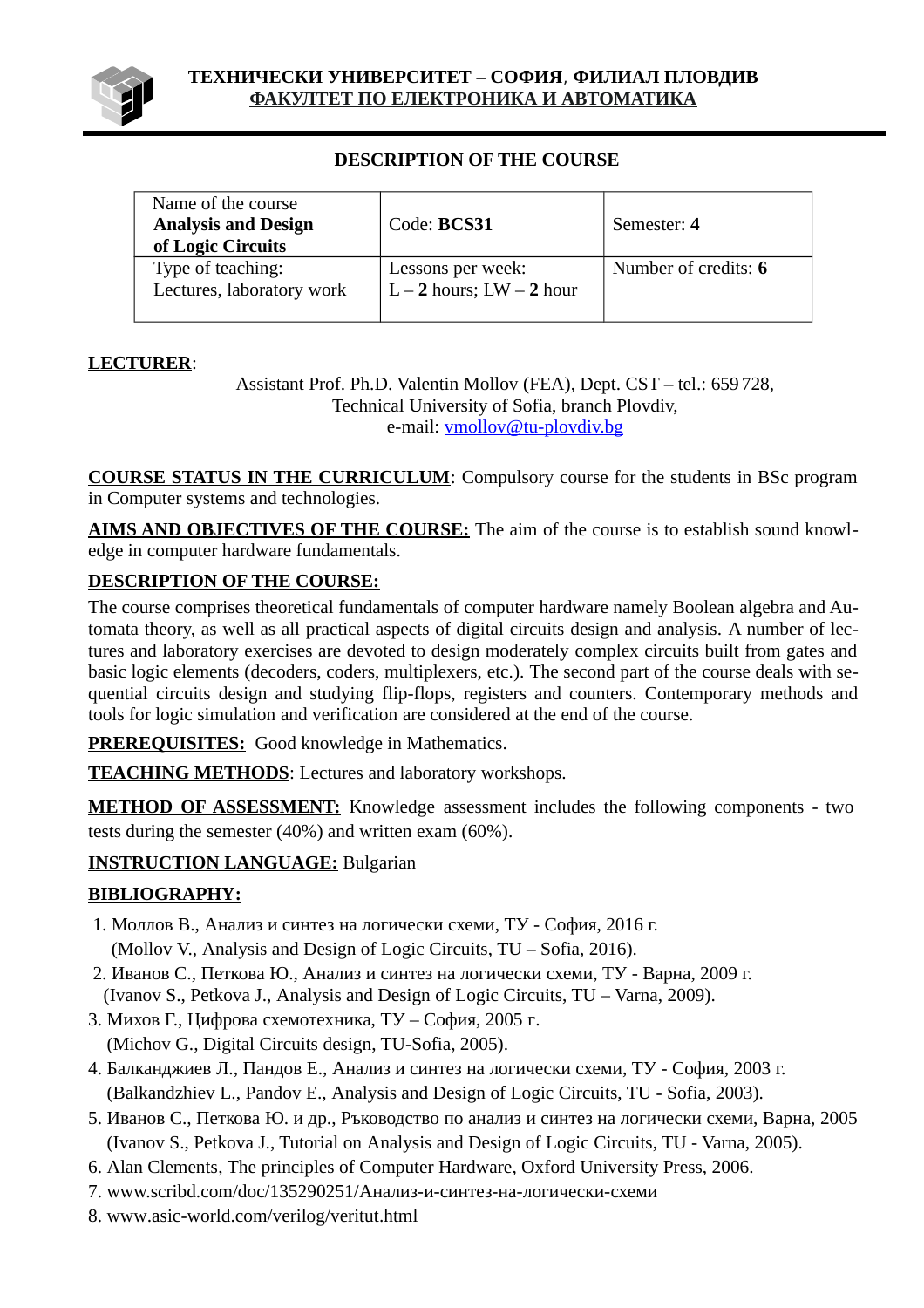9. www.vol.verilog.com/

10. www.euler.ecs.umass.edu/ece232/pdf/03-verilog-11.pdf

11. www.cseweb.ucsd.edu/classes/wi14/cse140L-a/modelsim\_tut.pdf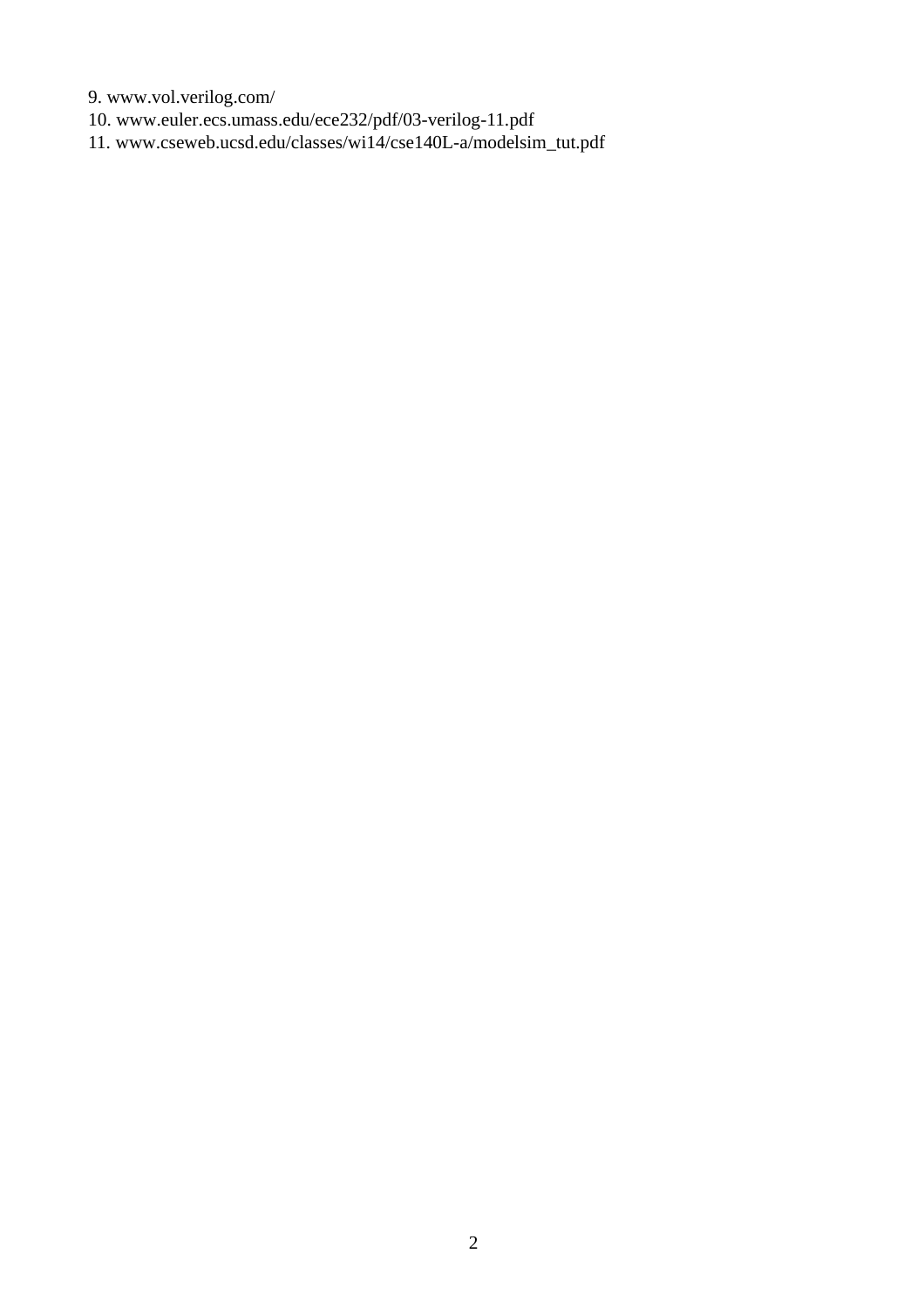| course title<br><b>FOREIGN LANGUAGE</b>          | Code: FBE32                                                             | Semester: 4                                         |
|--------------------------------------------------|-------------------------------------------------------------------------|-----------------------------------------------------|
| Type of teaching:<br>SEMINARS, SELF-STUDY        | Contact hours per week:<br>Seminars - 2hours, Self<br>$Study - 4 hours$ | Number of credits 0                                 |
| <b>LECTURERS:</b>                                | <b>Telephone:</b>                                                       | E-mail:                                             |
| Sen. Lect Penka Taneva – Kafelova (FME, English) | 659722<br>link.com                                                      | p.taneva@tu-plovdiv.bg;<br>BonaFide@plovdiv.techno- |

659 707 [n.popova@tu-plovdiv.bg](mailto:n.popova@tu-plovdiv.bg) Sen. Lect Nadya Popova (FME, English) Sen. Lect Konstantina Nyagolova (FME, English) 659 722 [konstantinanik@yahoo.com](mailto:konstantinanik@yahoo.com)

**COURSE STATUS IN THE SYLLABUS:** Compulsory for the students majoring in "Computer systems and technologies" and "Electronica", at the Faculty of Electronics and Automation, Sofia Technical University, Plovdiv Branch, Bachelor's Degree.

**COURSE OBJECTIVES**: Targeted at further developing of students' knowledge and practical skills in the specific foreign language.

**COURSE DESCRIPTION**: The foreign language teaching is in either of two languages of equal academic status: English or German. It is carried out at the respective levels determined through placement tests, based on the principal foreign language studied at secondary school. No AB groups are formed. Apart from the general foreign language the curricula include English or German for specific purposes in accordance with students' major subjects.

**PREREQUISITES:** The curricula in both languages presume the minimum of language knowledge and skills acquired at secondary school and a completed course in a foreign language in Semester 1.

 **TEACHING METHODS**: Seminars using modern technical equipment: language lab, audio and video, as well as multimedia.

**METHODS OF TESTING AND EVALUATION:** Evaluation is based on continuous assessment, two tests and a course project.

**LANGUAGE OF INSTRUCTION:** English/German

#### **LITERATURE RECOMMENDED:**

#### **English:**

- 10. Headway English, OUP
- 11. Oxford English for Electrical and Mechanical Engineering, OUP,1997
- 12. English for Science end Technology 1989
- 13. English for Electronics and Telecommunications, Alma Mater, 2001
- 14. English for Electrical Engineering, Alma Mater, 2001
- 15. Quick Launch into English, PUP, 1997
- 16. Basic Technical English, OUP, 1996
- 17. Collins Cobuild English Course 1988
- 18. Reader for students of Mechanical Engineering and Electronics, Plovdiv,1990

#### **German:**

8. Dinkova,M.:Deutsch. Ein Text- und Übungsbuch für Studierende aller Fachrichtungen an der TU Sofia, Filiale Plovdiv, Издателство на ТУ София, 1992

9. Dinkova,M./Murdsheva,St.:Deutsch für Techniker,Алма Матер Интернационал, Габрово, 2001

10. Becker, Norbert: Fachdeutsch Technik, Metall- und Elektroberufe, Grundbuch, Max Hueber Verlag, 1995

11. Becker, Norbert: Fachdeutsch Technik, Metall- und Elektroberufe, Übungsheft, Max Hueber Verlag, 1996

12. Zettl,E./Janssen,J.: Aus moderner Naturwissenschaft und Technik, Max Hueber Verlag 1987

13. Buhlmann,R. /Fearns,A: Hinführung zur naturwissenschaftlich-technischen Fachsprache, NTF,Teil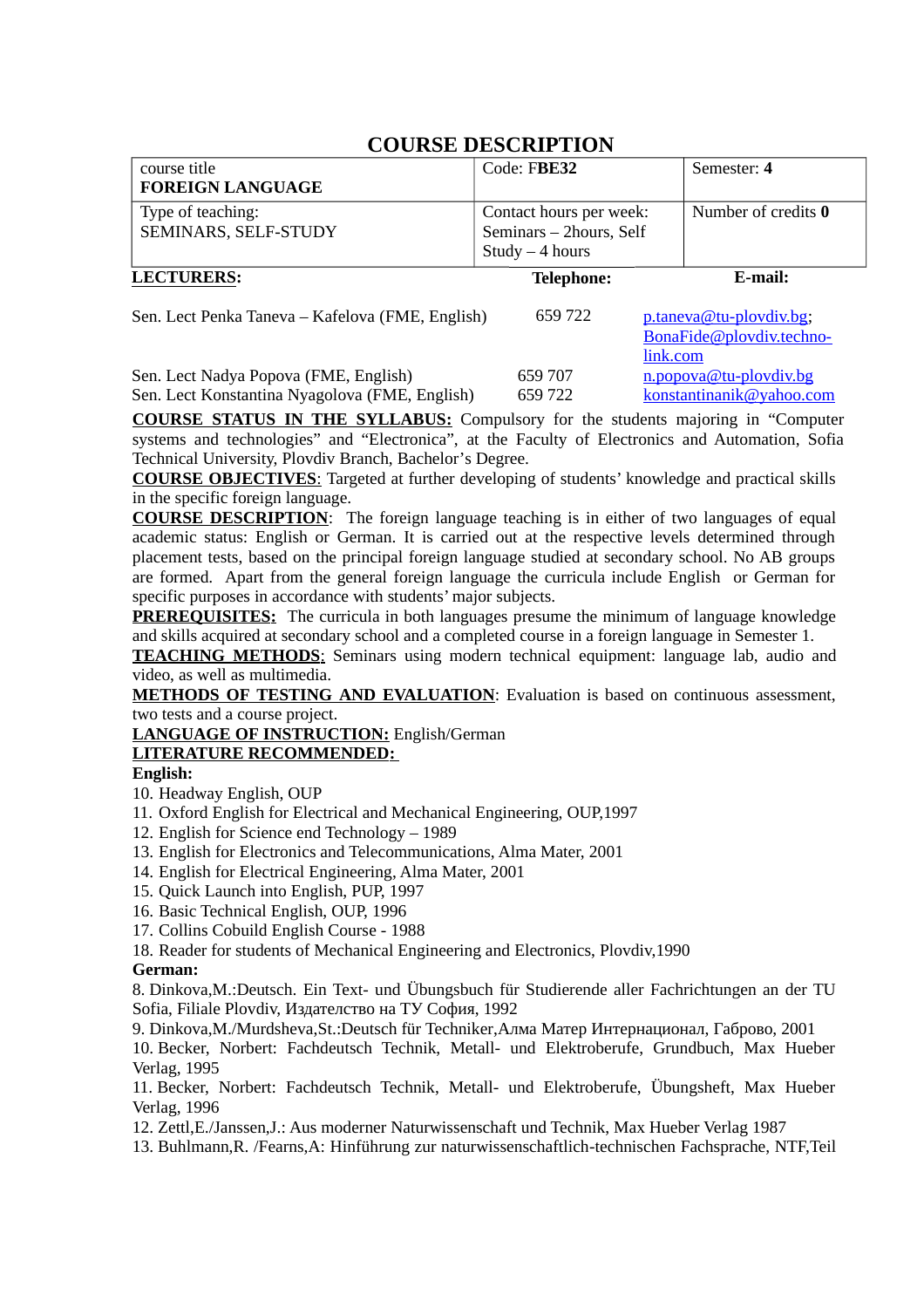4: Elektronik, Informatik, Max Hueber Verlag 1990.

14. Das Einsteigerseminar, PC&EDV, Grundlagen der Datenverarbeitung, BHV Verlag Düsseldorf, 1989

8. Schiller, E.: Computerwissen für alle, Fachbuchverlag